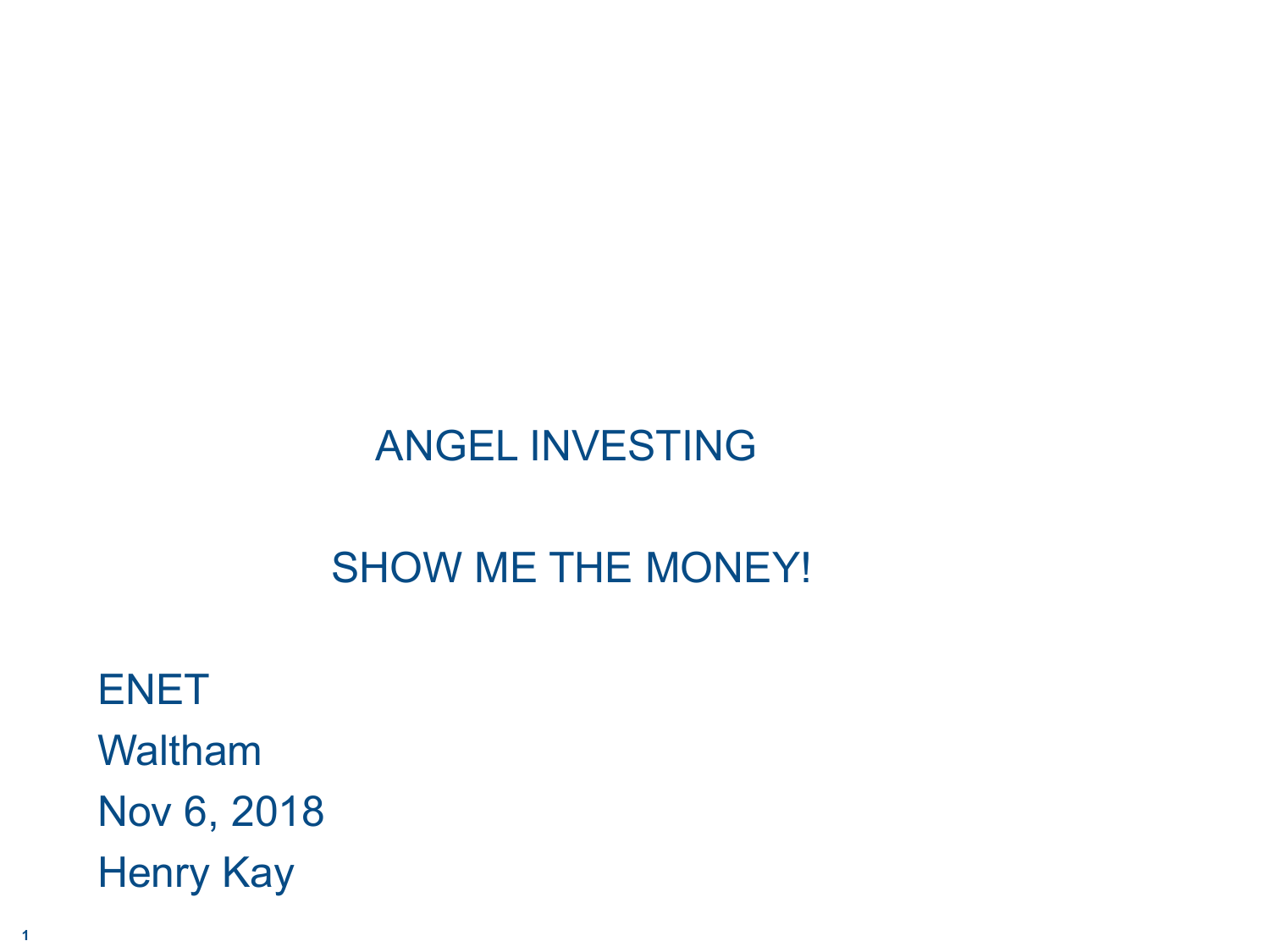# WHO IS HENRY KAY?

- 40+ years in health care
- Retired Group VP Boston Scientific-Bus Dev/Strat Planning
- Active Angel Investor- more than 30 investments

- Several good exits
- Member of Boston Harbor Angels and Sky Venture Group
- Board member: Covina Inc\*; Cannuflow, Cristcot medical, MyndTec, EP Sciences
- **Mentor for Canadian Consulate**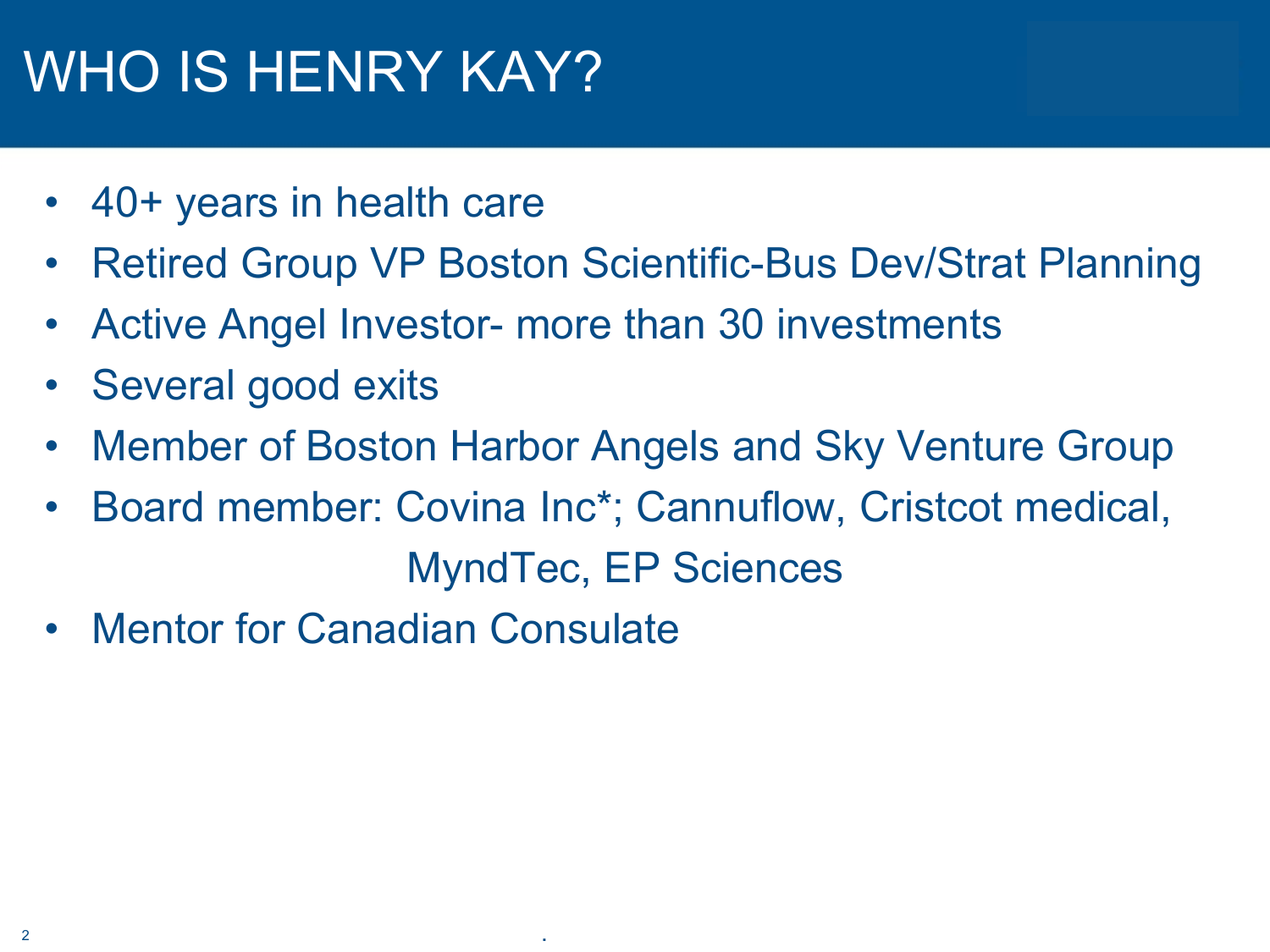## Fund Raising- Where to Start

Let's Start from the end of the process!

What do acquirers want to see from a technology or a product before the express any interest at all.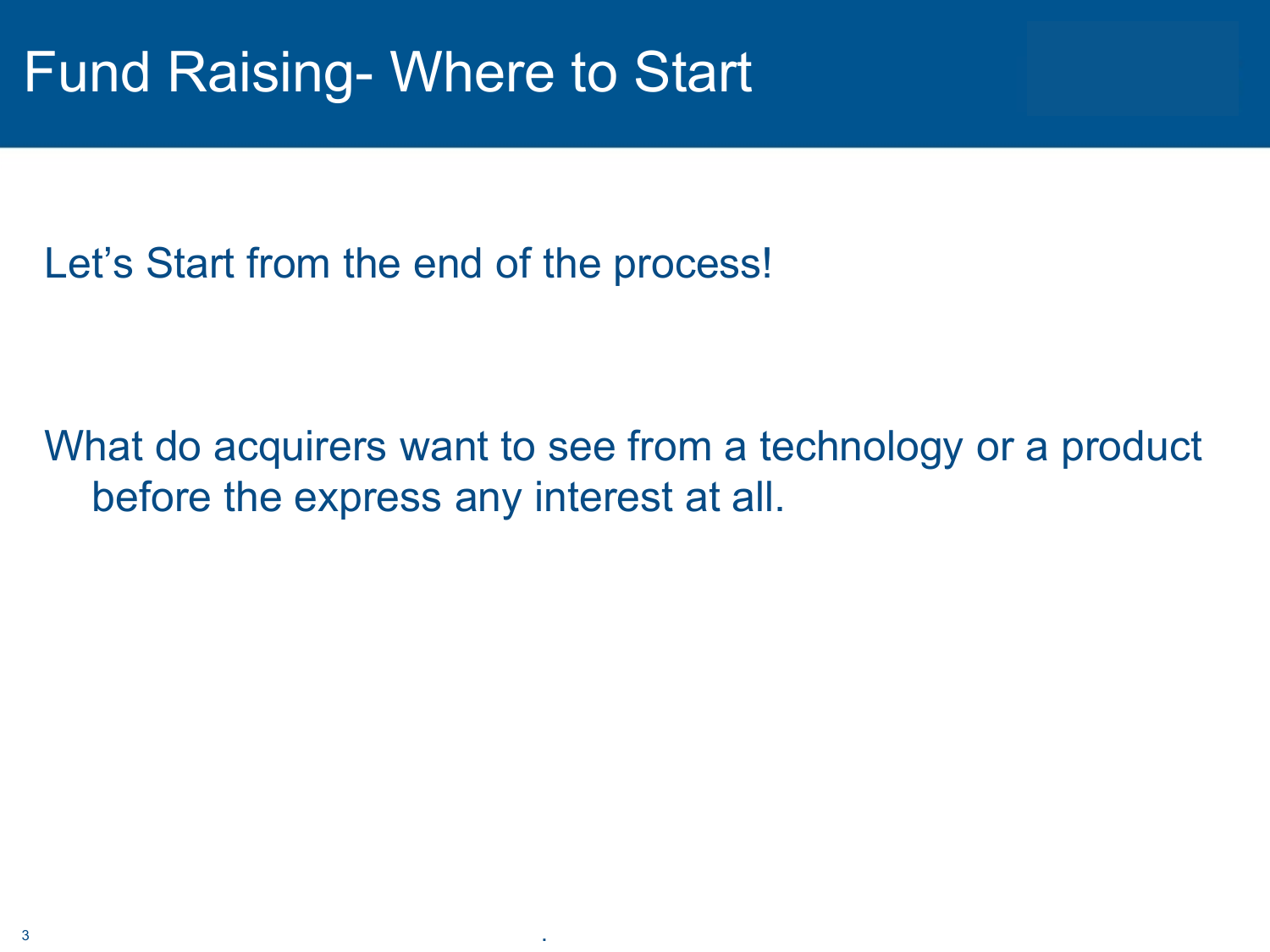## Can You Answer These 4 Questions?

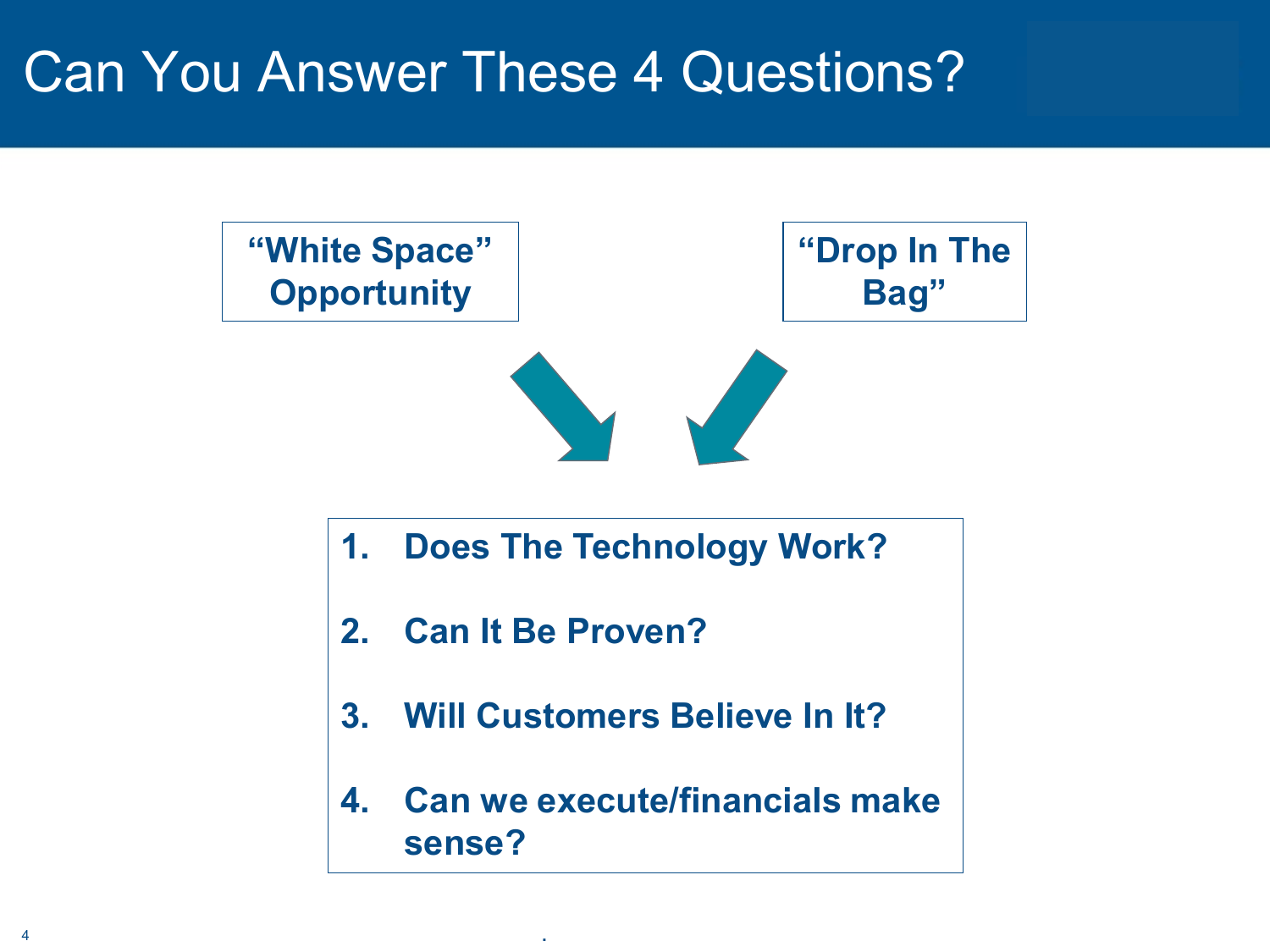## Sources of Funding

- **Grants**
- Friends and Family
- Angels- Equity or convertible note
- Usually 3-5 million and 3-5 years to exit

- *VC's* Venture Debt/Equity
- Potentially 10's of millions needed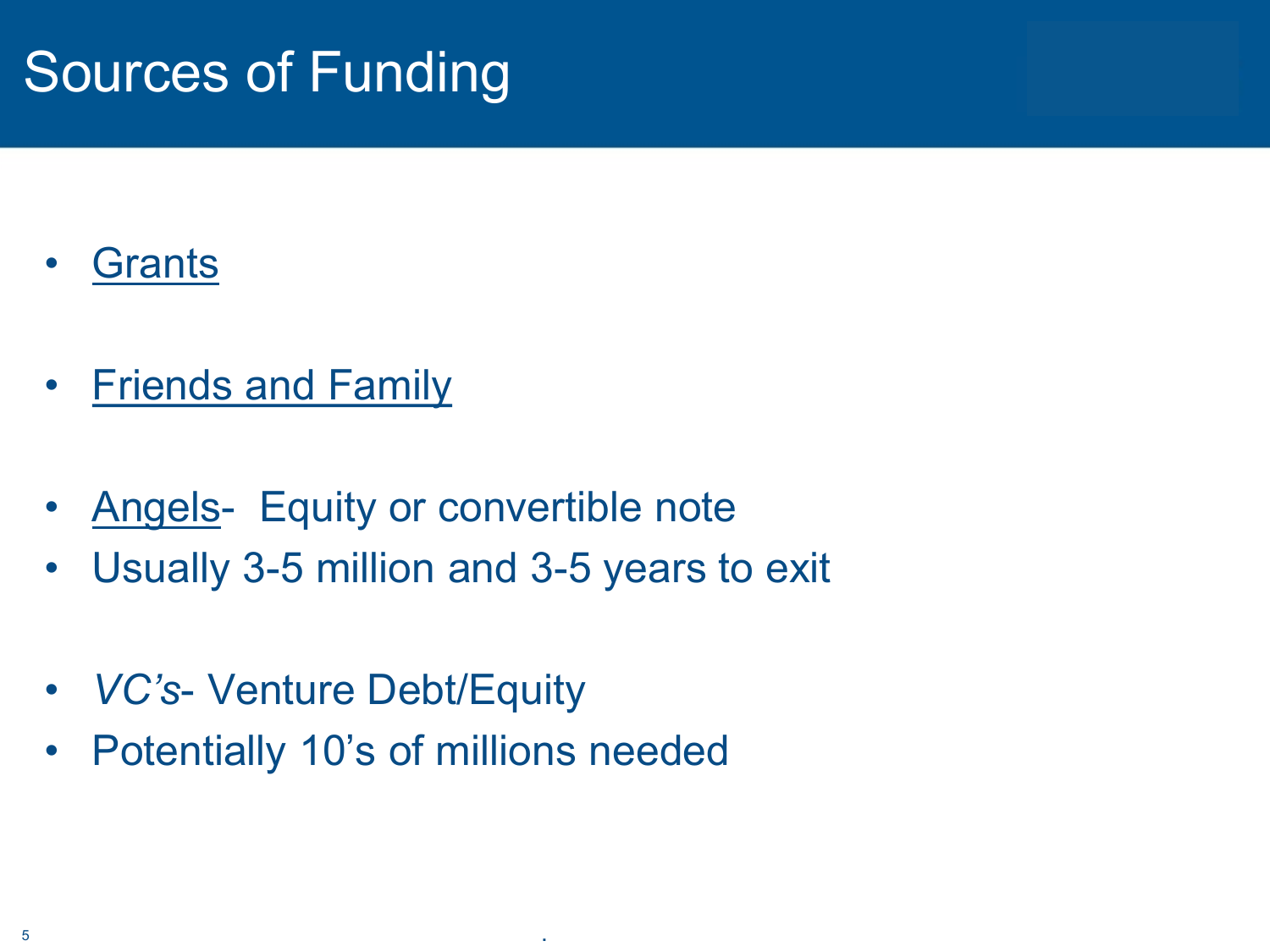# Angels, or angels???

Know your audience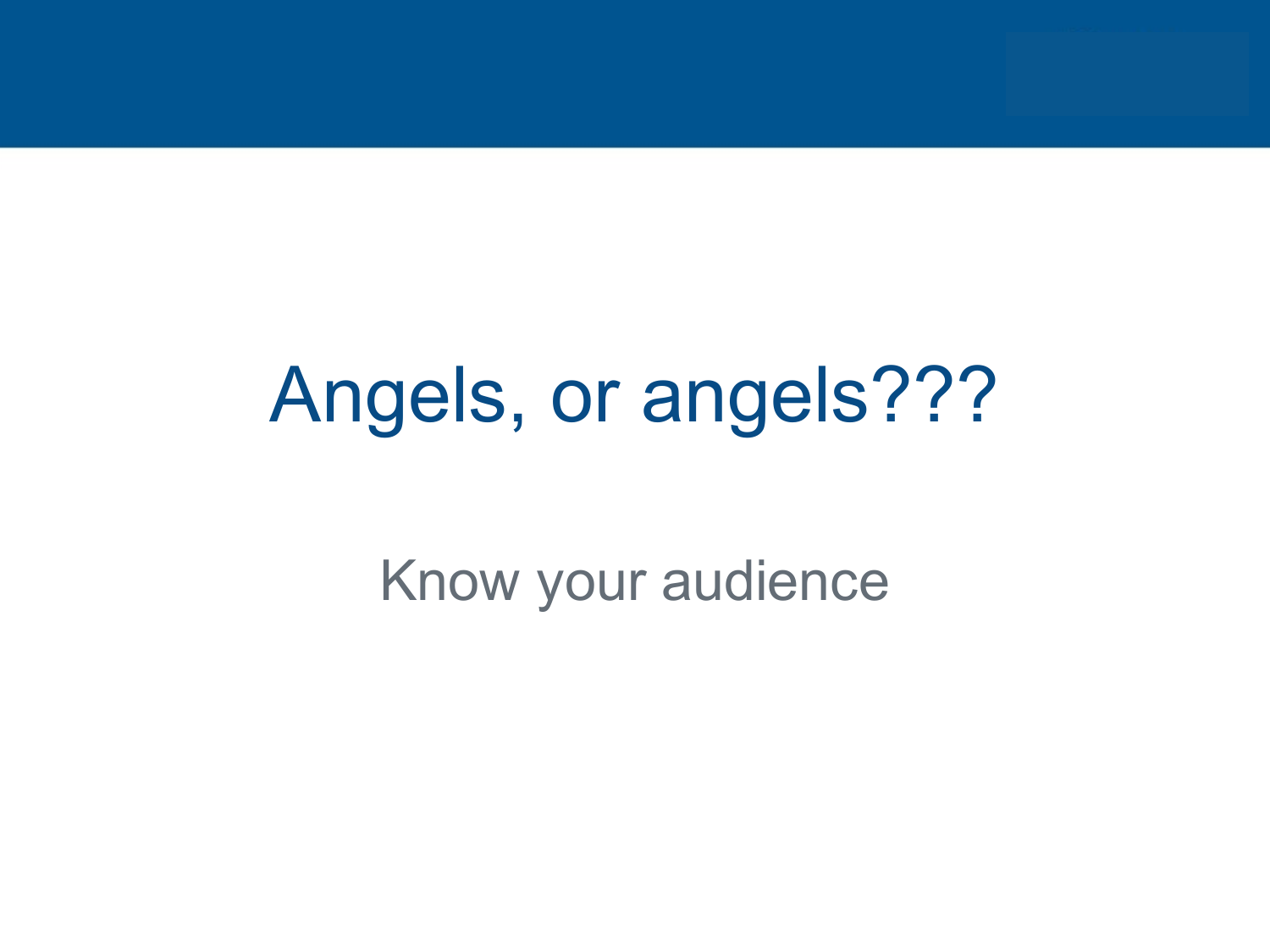## There are 4 types of angels

Broadly, these individuals fall into 4 categories as defined by a study on angel investors by MIT's Entrepreneurship Center:

- **Guardian Angels:** who bring both entrepreneurial experience and industry expertise. May have been successful entrepreneurs in the same sector as the new companies they back
- **Entrepreneur Angels:** who may have experience starting companies but come from different industry sectors.
- **Operational Angels:** who bring industry experience and expertise, but it is gained in large companies and may lack hands on experience in a start up.
- **Financial Angels:** who typically invest purely for financial return.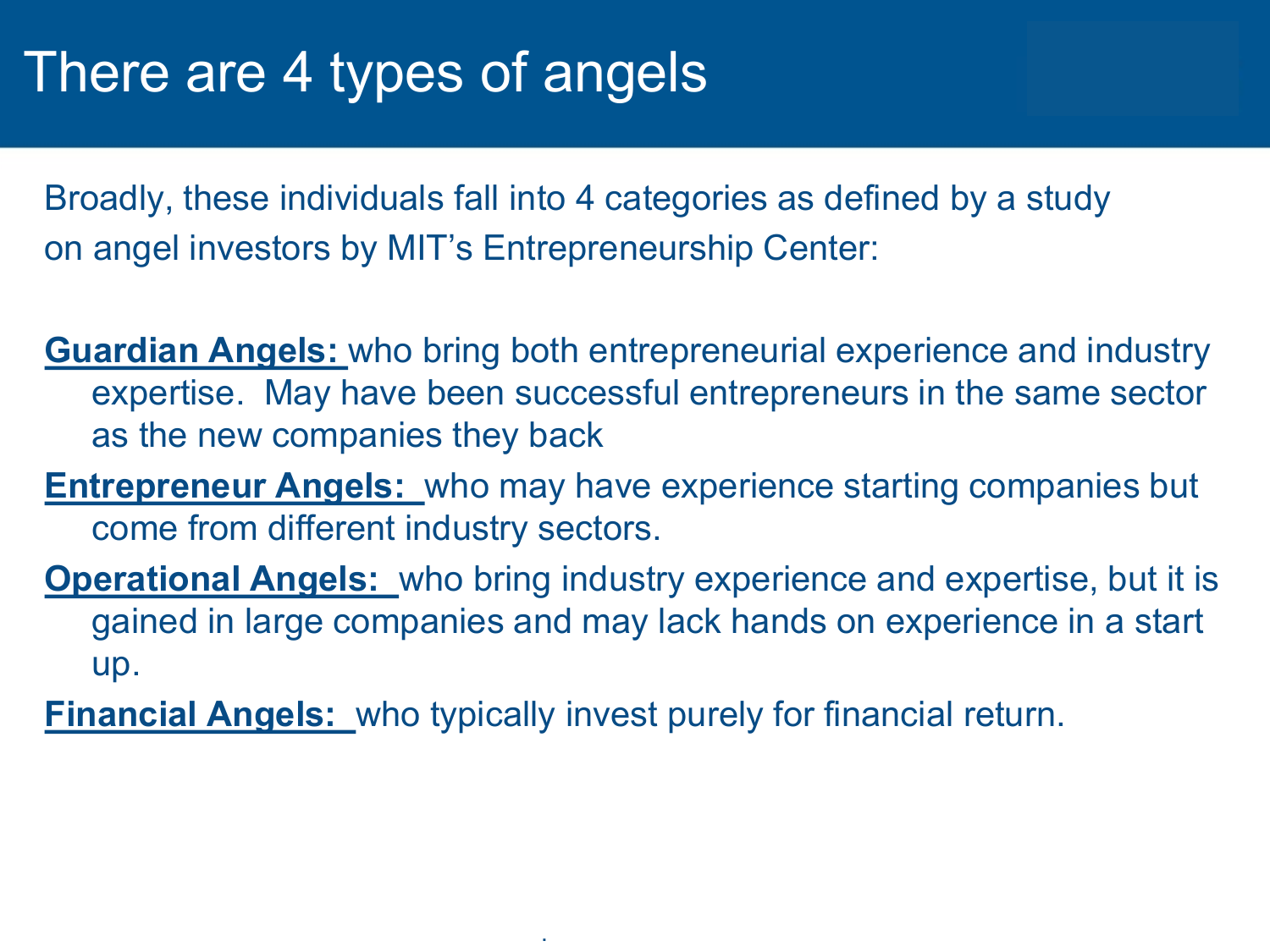# Investors want to hear that…

Team brings sector, start up skills Product changes market dynamics Value proposition to customer Radical design changes economics Sound business model Market growing, easy to reach Regulatory approval process understood Competition exists but is manageable Financial projections make sense for investors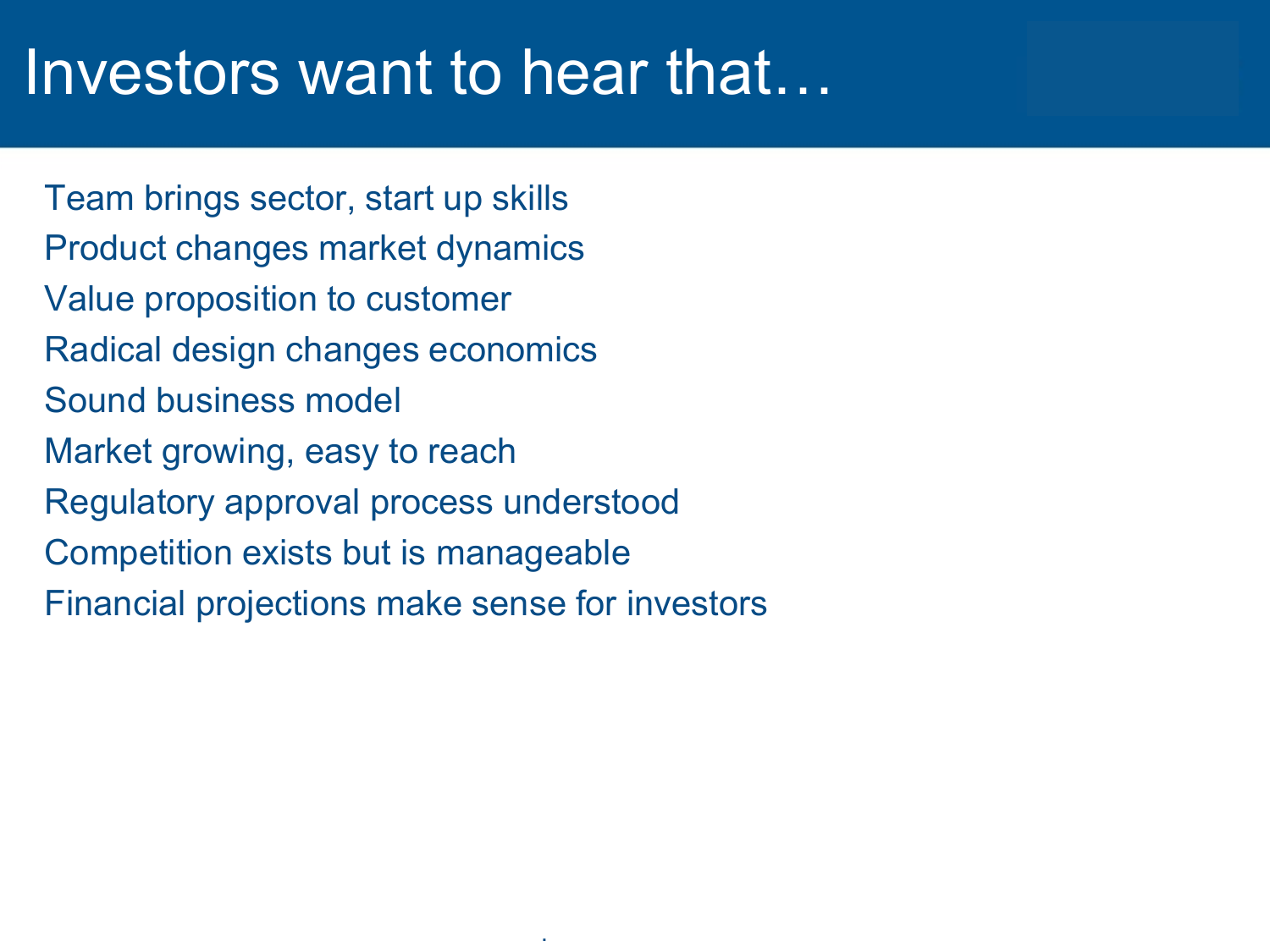### Always remember to tell these 7 stories well!

The fundamental business logic story The total available market story This is a \$50m to \$100 m business story The product can be differentiated story The product/service can be sold story The management team can do it story This is a good investment for the investor story